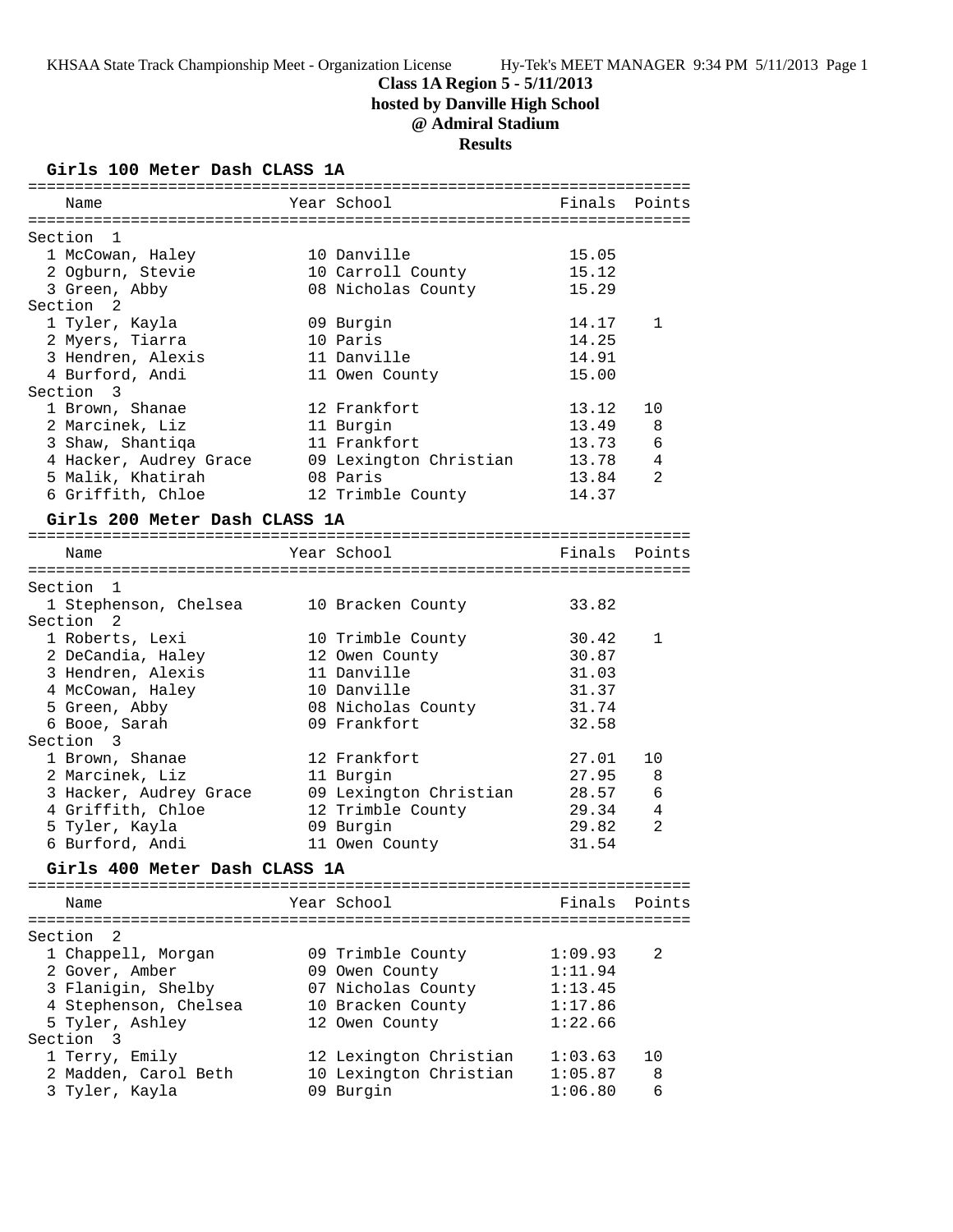**Class 1A Region 5 - 5/11/2013**

**hosted by Danville High School**

# **@ Admiral Stadium**

## **Results**

| Girls 400 Meter Dash CLASS 1A    |                        |          |                |  |
|----------------------------------|------------------------|----------|----------------|--|
| 4 Cunningham, Lucie              | 09 Sayre               | 1:09.55  | 4              |  |
| 5 Hughes, Megan                  | 11 Burgin              | 1:10.53  | $\mathbf{1}$   |  |
| 6 Wilcoxson, Amber               | 11 Frankfort           | 1:15.73  |                |  |
| Girls 800 Meter Run CLASS 1A     |                        |          |                |  |
|                                  | Year School            | Finals   | Points         |  |
| Name                             |                        |          |                |  |
| 1<br>Section                     |                        |          |                |  |
| 1 Couturier, Philippine          | 10 Sayre               | 2:32.96  | 10             |  |
| 2 Terry, Emily                   | 12 Lexington Christian | 2:37.86  | 8              |  |
| 3 Brierly, Ashley                | 10 Trimble County      | 2:42.51  | 6              |  |
| 4 Madden, Carol Beth             | 10 Lexington Christian | 2:44.56  | 4              |  |
| 5 Watkins, Shelby                | 09 Nicholas County     | 2:44.66  | $\overline{a}$ |  |
| 6 Allen, Lucie                   | 09 Sayre               | 2:54.96  | $\mathbf{1}$   |  |
| 7 Martinez, Sierra               | 11 Carroll County      | 2:55.28  |                |  |
| 8 Tamplin, Samantha              | 09 Owen County         | 3:07.20  |                |  |
| 9 Sticklen, Kamryn               | 10 Bracken County      | 3:10.74  |                |  |
| 10 Wilcoxson, Amber              | 11 Frankfort           | 3:22.87  |                |  |
| 11 Bibb, Emily                   | 09 Owen County         | 3:27.28  |                |  |
| 12 Clos, Kortlyn                 | 09 Bracken County      | 3:35.08  |                |  |
| Girls 1600 Meter Run CLASS 1A    |                        |          |                |  |
|                                  |                        |          |                |  |
| Name                             | Year School            | Finals   | Points         |  |
|                                  |                        |          |                |  |
| 1 Smith, Meagan                  | 11 Danville            | 5:24.65  | 10             |  |
| 2 Couturier, Philippine          | 10 Sayre               | 5:45.67  | 8              |  |
| 3 Maloney, Mills                 | 10 Sayre               | 6:03.84  | 6              |  |
| 4 Watkins, Shelby                | 09 Nicholas County     | 6:07.70  | 4              |  |
| 5 Brierly, Ashley                | 10 Trimble County      | 6:20.38  | $\overline{a}$ |  |
| 6 Sticklen, Kamryn               | 10 Bracken County      | 6:54.26  | $\mathbf{1}$   |  |
| 7 Tamplin, Samantha              | 09 Owen County         | 7:25.78  |                |  |
| 8 Bibb, Emily                    | 09 Owen County         | 7:32.36  |                |  |
| 9 Lelbach, Emma                  | 07 Lexington Christian | 8:02.43  |                |  |
| -- Harris, Lauren                | 12 Lexington Christian | DQ.      | inside line    |  |
| Girls 3200 Meter Run CLASS 1A    |                        |          |                |  |
|                                  |                        |          |                |  |
| Name                             | Year School            | Finals   | Points         |  |
|                                  |                        |          |                |  |
| 1 Smith, Meagan                  | 11 Danville            | 11:46.16 | 10             |  |
| 2 Harris, Lauren                 | 12 Lexington Christian | 13:14.14 | 8              |  |
| 3 Baird, Kirsten                 | 09 Trimble County      | 13:25.99 | 6              |  |
| 4 Wilberding, Kylie              | 10 Trimble County      | 13:37.06 | 4              |  |
| 5 Mitchell, Mikayla              | 09 Lexington Christian | 15:02.61 | 2<br>1         |  |
| 6 Bibb, Emily                    | 09 Owen County         | 17:28.64 |                |  |
| 7 Tamplin, Samantha              | 09 Owen County         | 18:28.37 |                |  |
| Girls 100 Meter Hurdles CLASS 1A |                        |          |                |  |
| Name                             | Year School            | Finals   | Points         |  |
|                                  |                        |          |                |  |
| 1 Shaw, Shantiqa                 | 11 Frankfort           | 18.44    | 6              |  |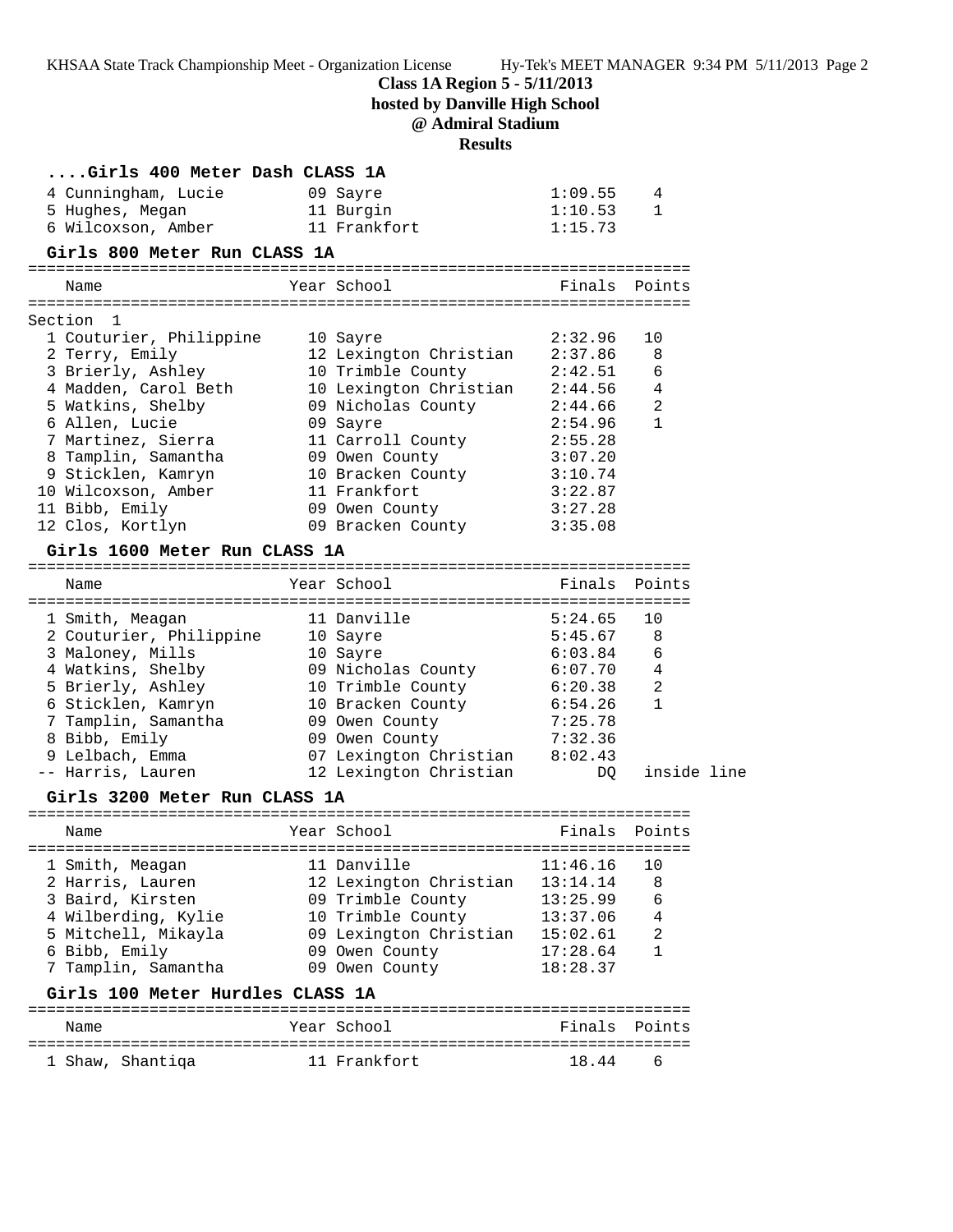**Class 1A Region 5 - 5/11/2013**

**hosted by Danville High School**

# **@ Admiral Stadium**

### **Results**

## **....Girls 100 Meter Hurdles CLASS 1A**

| 2 Jacobs, Nicole     |  | 20.52                                                                                                                                                 |       |
|----------------------|--|-------------------------------------------------------------------------------------------------------------------------------------------------------|-------|
| 3 Drake, Ashby       |  |                                                                                                                                                       |       |
| Section <sub>2</sub> |  |                                                                                                                                                       |       |
| 1 Burke, Summer      |  | 17.84                                                                                                                                                 | 1 N   |
| 2 Farmer, Elizabeth  |  | 18.22                                                                                                                                                 | 8     |
| 3 Booe, Sarah        |  | 19.99                                                                                                                                                 | 4     |
| 4 Sidiqui, Hibbah    |  | 20.12                                                                                                                                                 | 2     |
| 5 Hager, Audrey      |  | 20.72                                                                                                                                                 |       |
| 6 Campbell, Taylor   |  | 21.56                                                                                                                                                 |       |
|                      |  | 09 Owen County<br>10 Trimble County<br>11 Burgin<br>12 Lexington Christian<br>09 Frankfort<br>10 Danville<br>08 Owen County<br>09 Lexington Christian | 21.55 |

### **Girls 300 Meter Hurdles CLASS 1A**

| Name                                                                                                                                                          | Year School                                                                                                        | Finals                                                                              | Points                                 |
|---------------------------------------------------------------------------------------------------------------------------------------------------------------|--------------------------------------------------------------------------------------------------------------------|-------------------------------------------------------------------------------------|----------------------------------------|
| 1 Sowell, Samantha<br>2 Sidiqui, Hibbah<br>3 Jacobs, Nicole<br>4 Hager, Audrey<br>Section 3                                                                   | 07 Nicholas County<br>10 Danville<br>09 Owen County<br>08 Owen County                                              | 58.35<br>59.05<br>59.82<br>1:01.94                                                  |                                        |
| 1 Brown, Shanae<br>2 Courtney, Kelsie<br>3 Farmer, Elizabeth<br>4 Shaw, Shantiqa<br>5 Burke, Summer<br>6 Campbell, Taylor<br>Girls 4x100 Meter Relay CLASS 1A | 12 Frankfort<br>12 Trimble County<br>12 Lexington Christian<br>11 Frankfort<br>11 Burgin<br>09 Lexington Christian | 48.79<br>48.86<br>53.16<br>54.06<br>55.31<br>58.19                                  | 10<br>8<br>6<br>4<br>2<br>$\mathbf{1}$ |
| School                                                                                                                                                        |                                                                                                                    | Finals                                                                              | Points                                 |
| Section 1<br>1 Trimble County<br>1) Whitaker, Hannah 10<br>3) Drake, Ashby 10<br>5) Roberts, Lexi 10<br>7) Crumley, Shayla 10<br>Section <sub>2</sub>         | 8)                                                                                                                 | 1:03.33<br>2) Roberts, Hannah 12<br>4) Matthews, Courtney 10<br>6) Tingle, Emily 10 |                                        |
| 1 Lexington Christian<br>1) Hacker, Audrey Grace 09<br>3) Barnhart, Julia 12<br>5) Farmer, Elizabeth 12<br>7) Kinsey, Baylee 07                               | 8)                                                                                                                 | 54.56<br>2) Fugmann, Lauren 09<br>4) Terry, Emily 12<br>6) Campbell, Taylor 09      | 10                                     |
| 2 Paris<br>1) Myers, Daijah 12<br>3) Myers, Tiarra 10<br>5) Marks, Kaliyah 12                                                                                 | 6)                                                                                                                 | 56.14<br>2) Malik, Khatirah 08<br>4) Brown, Alyssa 09                               | 8                                      |
| 3 Owen County<br>1) Burford, Andi 11<br>3) Gover, Amber 09<br>5) Tyler, Ashley 12                                                                             |                                                                                                                    | 57.05<br>2) DeCandia, Haley 12<br>4) Rivera, Paula 11<br>6) Jacobs, Nicole 09       | 6                                      |
| 4 Carroll County<br>1) Bailey, Jayden 09<br>3) Ogburn, Stevie 10<br>5) Martinez, Maricela 09                                                                  |                                                                                                                    | 1:00.01<br>2) Martinez, Sierra 11<br>4) Smith, Jessie 11<br>6) Baker, Taylor 10     | 4                                      |
|                                                                                                                                                               |                                                                                                                    |                                                                                     |                                        |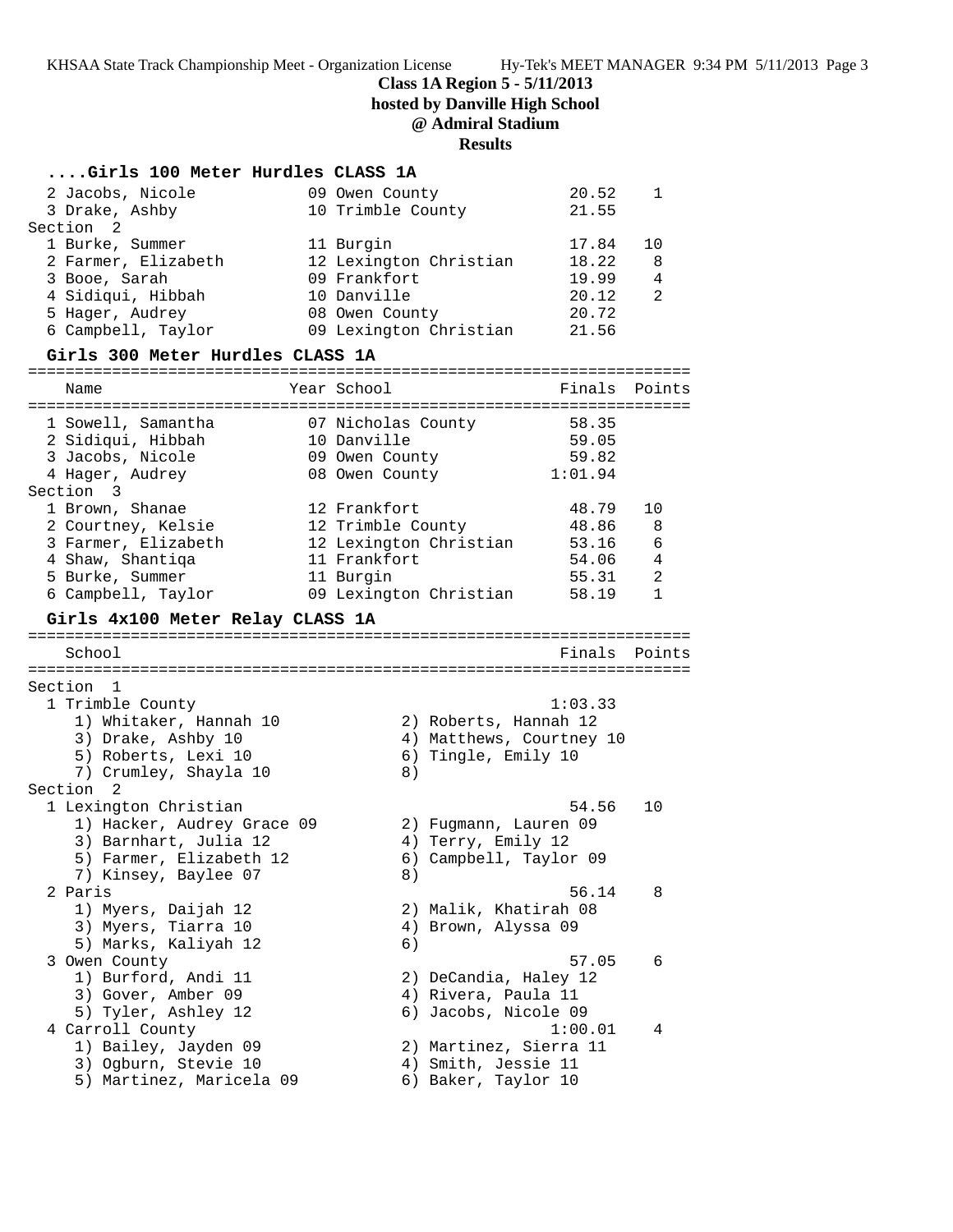**Class 1A Region 5 - 5/11/2013**

**hosted by Danville High School**

### **@ Admiral Stadium**

#### **Results**

#### **....Girls 4x100 Meter Relay CLASS 1A**

 5 Nicholas County 1:00.04 2 1) Flanigin, Shelby 07 (2) Green, Abby 08 3) Jolly, Hannah 08 4) Kiskaden, Grace 08 5) Letcher, Kendra 12 6) Sowell, Samantha 07 7) Watkins, Shelby 09 8) Hughes, Jillian 08 6 Burgin 1:00.59 1 1) Brown, Riley 09 2) Peavler, Danielle 09 3) Sanders, Taylor 12 (4) Luallen, Kiley 09 5) Marcinek, Liz 11 (6) Burke, Summer 11 7) Dismeaux, Libby 12 8) Tyler, Kayla 09 **Girls 4x200 Meter Relay CLASS 1A** ======================================================================= School **Finals Points** ======================================================================= 1 Trimble County 1:54.75 10 1) Chappell, Morgan 09 2) Cooley, Olivia 11 3) Griffith, Chloe 12 4) Courtney, Kelsie 12 5) Matthews, Courtney 10 6) Roberts, Lexi 10 7) Brierly, Ashley 10 8) Tingle, Emily 10 2 Lexington Christian 1:58.45 8 1) Farmer, Elizabeth 12 2) Barnhart, Julia 12 3) Fugmann, Lauren 09 4) Madden, Carol Beth 10 5) Kinsey, Baylee 07 6) Campbell, Taylor 09 3 Paris 1:59.17 6 1) Myers, Daijah 12 2) Malik, Khatirah 08 3) Marks, Kaliyah 12 4) Brown, Alyssa 09 5) Myers, Tiarra 10 (6) 4 Owen County 2:00.12 4 1) Burford, Andi 11 2) DeCandia, Haley 12 3) Rivera, Paula 11 (4) Gover, Amber 09 5) Bibb, Emily 09 6) Jacobs, Nicole 09 5 Nicholas County 2:05.11 2 1) Flanigin, Shelby 07 (2) Green, Abby 08 3) Jolly, Hannah 08 4) Kiskaden, Grace 08 5) Sowell, Samantha 07 6) Watkins, Shelby 09 7) Hughes, Jillian 08 8) Letcher, Kendra 12 6 Burgin 2:06.32 1 1) Peavler, Danielle 09 2) Luallen, Kiley 09 3) Brown, Riley 09 4) Sanders, Taylor 12 5) Marcinek, Liz 11 (6) Burke, Summer 11 7) Dismeaux, Libby 12 8) Tyler, Kayla 09 **Girls 4x400 Meter Relay CLASS 1A**

### ======================================================================= School **Finals Points** ======================================================================= Section 1<br>1 Lexington Christian 1 Lexington Christian 4:23.95 10 1) Farmer, Elizabeth 12 2) Madden, Carol Beth 10 3) Hacker, Audrey Grace 09 4) Terry, Emily 12 5) Barnhart, Julia 12 6) Fugmann, Lauren 09 2 Bracken County 4:33.10 8 1) Anderson, Ashley 10 2) Brindley, Brookelynn 11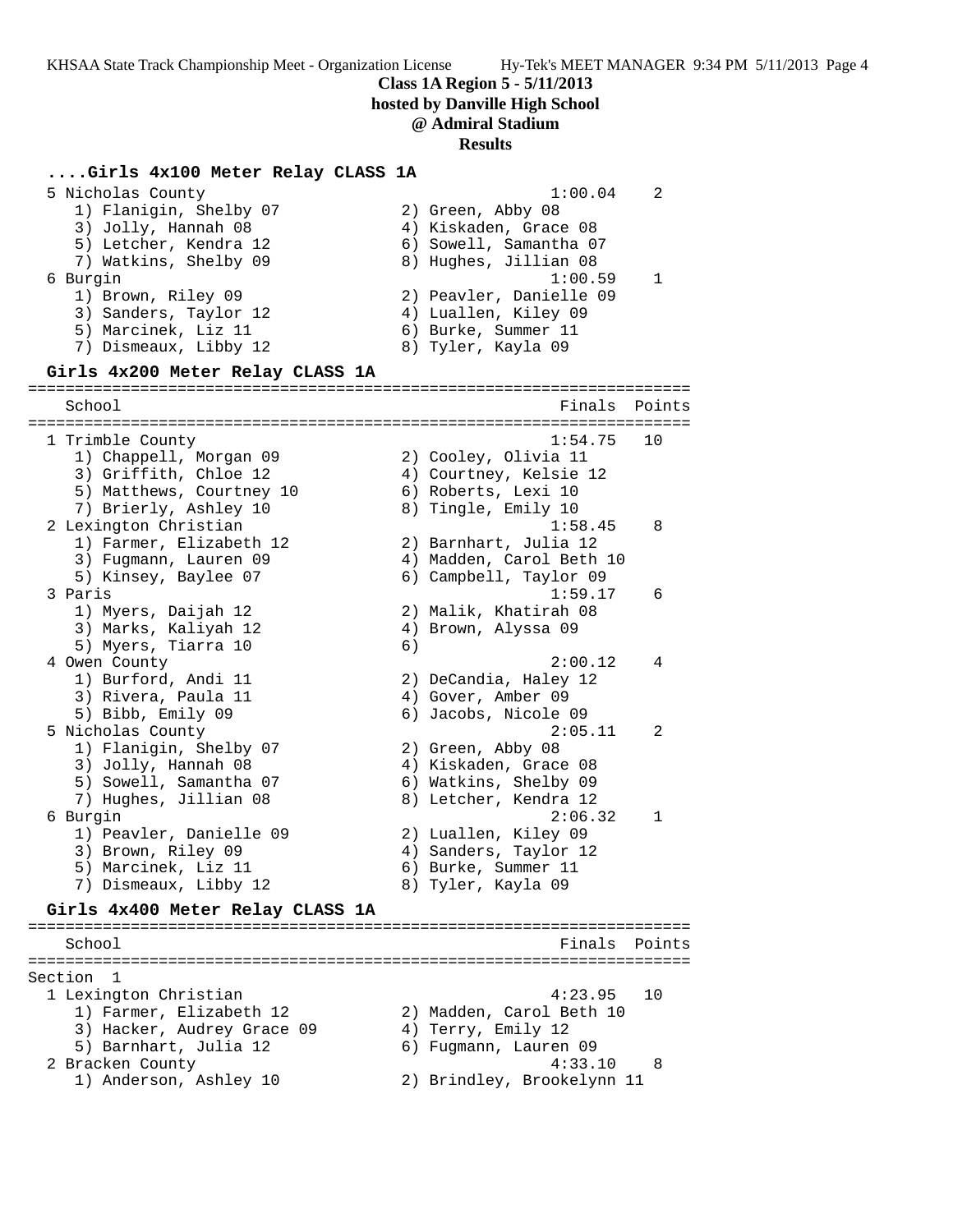#### **Class 1A Region 5 - 5/11/2013**

**hosted by Danville High School**

### **@ Admiral Stadium**

#### **Results**

### **....Girls 4x400 Meter Relay CLASS 1A**

| 3) Myers, Lydia 11                         |    | 4) Kurtz, Gracie 09                            |        |
|--------------------------------------------|----|------------------------------------------------|--------|
| 5) Stephenson, Chelsea 10                  |    | 6) Sticklen, Kamryn 10                         |        |
| 7) Clos, Kortlyn 09                        | 8) |                                                |        |
| 3 Trimble County                           |    | 4:33.40<br>6                                   |        |
| 1) Griffith, Chloe 12                      |    | 2) Chappell, Morgan 09                         |        |
| 3) Brierly, Ashley 10                      |    | 4) Cooley, Olivia 11                           |        |
| 5) Baird, Kirsten 09                       |    | 6) Wilberding, Kylie 10                        |        |
| 7) Tingle, Emily 10                        |    | 8) Matthews, Courtney 10                       |        |
| 4 Burgin                                   |    | 4<br>4:51.35                                   |        |
| 1) Brown, Riley 09                         |    | 2) Peavler, Danielle 09                        |        |
| 3) Tyler, Kayla 09                         |    | 4) Luallen, Kiley 09                           |        |
| 5) Marcinek, Liz 11                        |    | 6) Burke, Summer 11                            |        |
| 7) Sanders, Taylor 12                      |    | 8) Hughes, Megan 11                            |        |
| 5 Nicholas County                          |    | 5:00.08<br>2                                   |        |
| 1) Flanigin, Shelby 07                     |    | 2) Sowell, Samantha 07                         |        |
| 3) Jolly, Hannah 08                        |    | 4) Watkins, Shelby 09                          |        |
| 5) Hughes, Jillian 08                      |    | 6) Kiskaden, Grace 08                          |        |
| 7) Green, Abby 08                          |    | 8) Letcher, Kendra 12                          |        |
| Girls 4x800 Meter Relay CLASS 1A           |    |                                                |        |
|                                            |    |                                                |        |
|                                            |    |                                                |        |
| School                                     |    | Finals                                         | Points |
|                                            |    |                                                |        |
| 1 Trimble County                           |    | 11:03.92<br>10                                 |        |
| 1) Baird, Kirsten 09                       |    | 2) Brierly, Ashley 10                          |        |
| 3) Chappell, Morgan 09                     |    | 4) Wilberding, Kylie 10                        |        |
| 5) Chilton, Tessa 08                       |    | 6) Tingle, Emily 10                            |        |
| 7) Whitaker, Hannah 10                     | 8) |                                                |        |
| 2 Sayre                                    |    | 11:13.44<br>8                                  |        |
| 1) Allen, Lucie 09                         |    | 2) Couturier, Philippine 10                    |        |
| 3) Maloney, Mills 10                       |    | 4) Harris, Shelby 10                           |        |
| 5) Cunningham, Lucie 09                    | 6) |                                                |        |
| 3 Bracken County                           |    | 11:19.80<br>6                                  |        |
| 1) Anderson, Ashley 10                     |    | 2) Brindley, Brookelynn 11                     |        |
| 3) Kurtz, Gracie 09                        |    | 4) Myers, Lydia 11                             |        |
| 5) Sticklen, Kamryn 10                     |    | 6) Stephenson, Chelsea 10                      |        |
| 7) Clos, Kortlyn 09                        | 8) |                                                |        |
| 4 Burgin                                   |    | 11:44.82<br>4                                  |        |
| 1) Brown, Riley 09<br>3) Luallen, Kiley 09 |    | 2) Hughes, Megan 11<br>4) Peavler, Danielle 09 |        |

5) Dismeaux, Libby 12 (6) Burke, Summer 11 7) Sanders, Taylor 12 8) Tyler, Kayla 09

 1) Barnhart, Julia 12 2) Harris, Lauren 12 3) Lelbach, Emma 07 4) Mitchell, Mikayla 09 5) Kinsey, Baylee 07 6) Fugmann, Lauren 09

 1 Ray, Ace 11 Danville 12.42 2 Duncan, Johnathon 08 Nicholas County 13.07 3 Gibbs, Lucas 08 Carroll County 13.40

**Boys 100 Meter Dash CLASS 1A**

5 Lexington Christian 12:52.93 2

======================================================================= Name The Year School The Finals Points =======================================================================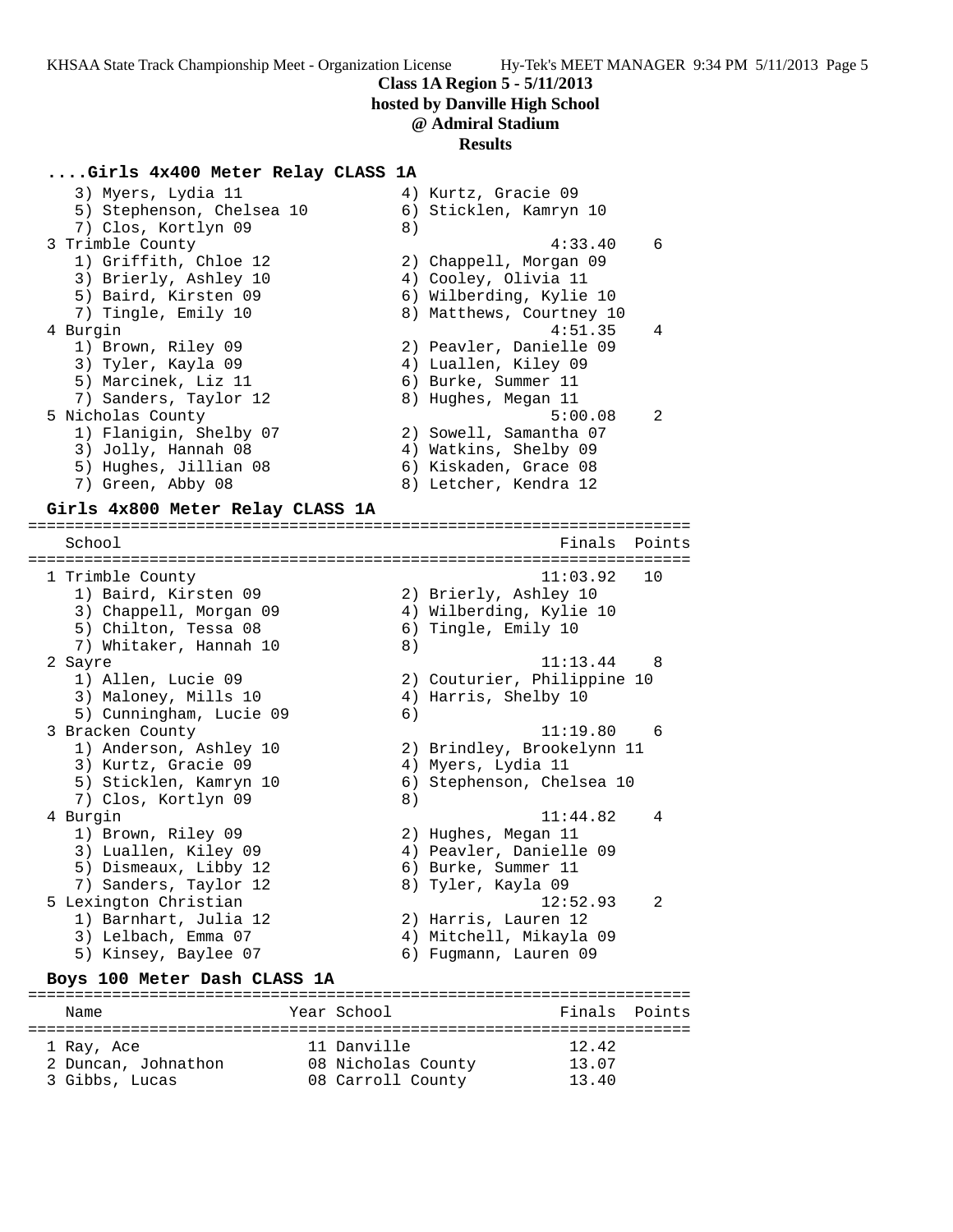## **Class 1A Region 5 - 5/11/2013**

**hosted by Danville High School**

# **@ Admiral Stadium**

## **Results**

## **....Boys 100 Meter Dash CLASS 1A**

| Section 2                    |                    |               |              |
|------------------------------|--------------------|---------------|--------------|
| 1 Jackson, Aaron             | 12 Frankfort       | 11.96         | 6            |
| 2 Williamson, Justin         | 12 Trimble County  | 12.41         | $\mathbf{1}$ |
| 3 Hawkes, Bo                 | 10 Trimble County  | 12.95         |              |
| 4 Craven, Brian              | 09 Sayre           | 13.07         |              |
| 5 Ockerman, Wyatt            | 12 Sayre           | 13.39         |              |
| Section 3                    |                    |               |              |
| 1 Champs, Marcus             | 12 Paris           | 11.83         | 10           |
| 2 Howard, Toby               | 12 Nicholas County | 11.86         | 8            |
| 3 Johnson, Trenton           | 10 Danville        | 12.17         | 4            |
| 4 Banks, Paul                | 12 Owen County     | 12.20         | 2            |
| 5 Cunningham, Doryae         | 10 Paris           | 12.43         |              |
| 6 Oaks, Ian                  | 12 Owen County     | 12.43         |              |
| Boys 200 Meter Dash CLASS 1A |                    |               |              |
|                              | Year School        |               |              |
| Name                         |                    | Finals Points |              |
| Section 1                    |                    |               |              |
| 1 Craven, Brian              | 09 Sayre           | 27.36         |              |
| 2 Walton, Griffin            | 09 Bracken County  | 30.17         |              |
| Section 2                    |                    |               |              |
| 1 Simmons, Evan              | 09 Trimble County  | 26.55         |              |
| Section 3                    |                    |               |              |
| 1 Hawkes, Bo                 | 10 Trimble County  | 25.87         |              |
| 2 Duncan, Johnathon          | 08 Nicholas County | 26.59         |              |
| 3 Ockerman, Wyatt            | 12 Sayre           | 27.11         |              |
| Section 4                    |                    |               |              |
| 1 Trammel, Collin            | 12 Owen County     | 22.97         | 10           |
| 2 Howard, Toby               | 12 Nicholas County | 23.63 8       |              |
| 3 Grey, Jawan                | 11 Danville        | 24.01         | 6            |
| 4 Jackson, Aaron             | 12 Frankfort       | 24.18 4       |              |
| 5 Champs, Marcus             | 12 Paris           | 24.64         | 2            |
| 6 Johnson, Trenton           | 10 Danville        | $24.98$ 1     |              |
| Boys 400 Meter Dash CLASS 1A |                    |               |              |
|                              |                    |               |              |
| Name                         | Year School        | Finals Points |              |
| Section 1                    |                    |               |              |
| 1 Calmes, Sebastian          | 10 Sayre           | 1:00.76       |              |
| 2 Kruger, Chris              | 12 Nicholas County | 1:02.39       |              |
| 3 Walton, Griffin            | 09 Bracken County  | 1:04.65       |              |
| 4 Meece, Aaron               | 09 Danville        | 1:09.58       |              |
| 5 Bates, Noah                | 10 Frankfort       | 1:09.62       |              |
| Section <sub>2</sub>         |                    |               |              |
| 1 Wallace, Arthur            | 10 Bracken County  | 58.02         |              |
| 2 Nobles, Shalah             | 09 Paris           | 1:00.71       |              |
| 3 Fryman, Logan              | 11 Nicholas County | 1:00.72       |              |
| 4 McKinney, Egan             | 09 Sayre           | 1:01.18       |              |
| Section 3                    |                    |               |              |
| 1 Jackson, Aaron             | 12 Frankfort       | 53.33         | 10           |
| 2 Kehrt-Reese, Gunnar        | 12 Burgin          | 55.34         | 8            |
| 3 Burns, Michael             | 11 Carroll County  | 55.96         | 6            |
|                              |                    |               |              |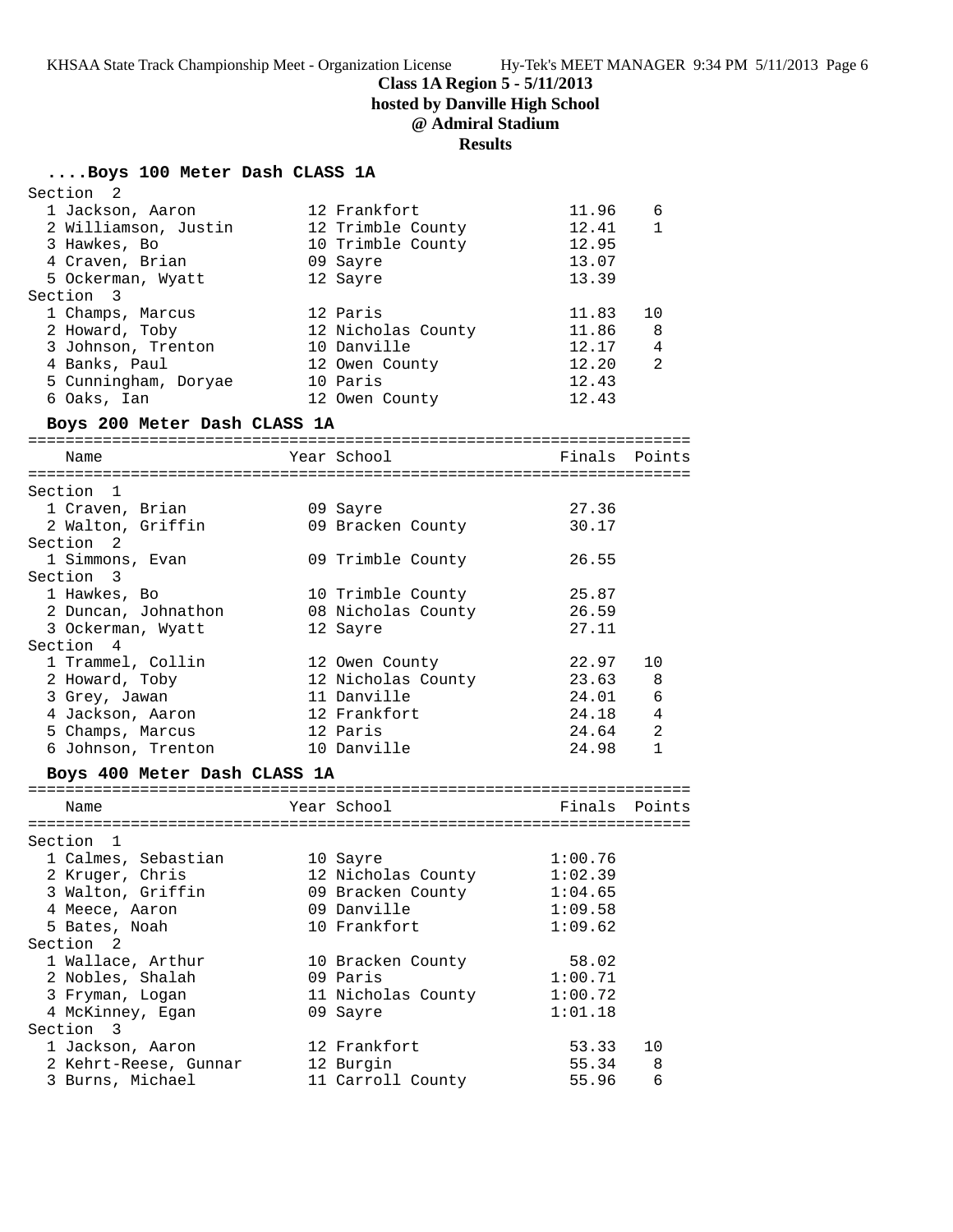**Class 1A Region 5 - 5/11/2013**

**hosted by Danville High School**

# **@ Admiral Stadium**

## **Results**

| Boys 400 Meter Dash CLASS 1A |                                   |               |                |  |
|------------------------------|-----------------------------------|---------------|----------------|--|
| 4 Potter, Logan              | 08 Lexington Christian            | 55.98         | 4              |  |
| 5 Byrd, Taylor               | 11 Carroll County                 | 56.82         | 2              |  |
| 6 Wagner, Matt               | 10 Danville                       | 57.23         | 1              |  |
| Boys 800 Meter Run CLASS 1A  |                                   |               |                |  |
|                              |                                   |               |                |  |
| Name                         | Year School                       | Finals Points |                |  |
| Section 1                    |                                   |               |                |  |
| 1 Ball, Conner               | 11 Trimble County                 | 2:05.47       | 10             |  |
| 2 Apel, Christian            | 11 Trimble County                 | 2:06.61       | 8              |  |
| 3 Beckerson, Alex            | 12 Burgin                         | 2:08.58       | 6              |  |
| 4 Holleran, Conner           | 12 Bracken County                 | 2:12.84       | 4              |  |
| 5 Steber, Calvin             | 12 Danville                       | 2:13.44       | $\overline{a}$ |  |
| 6 Smith, Andy                | 10 Paris                          | 2:13.64       | $\mathbf{1}$   |  |
| 7 Cummins, Steven            | 11 Bracken County                 | 2:15.86       |                |  |
| 8 Harris, Ryan               | 10 Lexington Christian            | 2:16.98       |                |  |
| 9 Bailey, Spencer            | 12 Nicholas County                | 2:19.11       |                |  |
| 10 Stout, Keith              | 10 Owen County                    | 2:30.89       |                |  |
| 11 Kehrt-Reese, Gunnar       | 12 Burgin                         | 2:36.72       |                |  |
| 12 McLean, Danial            |                                   | 2:39.09       |                |  |
| 13 McMurry, Clellan          | 09 Nicholas County<br>10 Danville | 2:42.32       |                |  |
| Boys 1600 Meter Run CLASS 1A |                                   |               |                |  |
|                              |                                   |               |                |  |
| Name                         | Year School                       | Finals Points |                |  |
|                              |                                   |               |                |  |
| 1 Beckerson, Alex            | 12 Burgin                         | 4:40.27       | 10             |  |
| 2 Trenary, Hunter            | 11 Owen County                    | 4:40.47       | 8              |  |
| 3 Huff, Adam                 | 08 Lexington Christian            | 5:07.21       | 6              |  |
| 4 Hudnall, Cory              | 09 Owen County                    | 5:08.96       | $\overline{4}$ |  |
| 5 Puckett, Kyle              | 12 Trimble County                 | 5:20.01       | $\overline{a}$ |  |
| 6 Holsinger, CJ              | 12 Burgin                         | 5:20.34       | $\mathbf{1}$   |  |
| 7 Sparks, Dylan              | 10 Nicholas County                | 5:21.84       |                |  |
| 8 Boden, Jacob               | 10 Bracken County                 | 6:00.82       |                |  |
| 9 Stanland, Derris           | 09 Lexington Christian            | 6:09.59       |                |  |
| 10 Dunagin, Troy             | 10 Bracken County                 | 6:26.85       |                |  |
| 11 Overton, Collin           | 10 Trimble County 6:36.49         |               |                |  |
| -- Mendoza, Gerardo          | 09 Paris                          | DQ            | outside line   |  |
| Boys 3200 Meter Run CLASS 1A |                                   |               |                |  |
| Name                         | Year School                       | Finals        | Points         |  |
|                              |                                   |               |                |  |
| 1 Waltman, Nicholas          | 11 Sayre                          | 9:58.43       | 10             |  |
| 2 Trenary, Hunter            | 11 Owen County                    | 10:04.07      | 8              |  |
| 3 Beckerson, Alex            | 12 Burgin                         | 11:02.46      | 6              |  |
| 4 Huff, Adam                 | 08 Lexington Christian            | 11:09.31      | 4              |  |
| 5 Hudnall, Cory              | 09 Owen County                    | 11:35.38      | 2              |  |
| 6 McLean, Danial             | 09 Nicholas County                | 11:53.04      | $\mathbf{1}$   |  |
| 7 Sparks, Dylan              | 10 Nicholas County                | 11:56.98      |                |  |
| 8 Holsinger, CJ              | 12 Burgin                         | 12:04.99      |                |  |
| 9 Waltman, Sam               | 09 Sayre                          | 12:06.10      |                |  |
| 10 Boden, Jacob              | 10 Bracken County                 | 13:20.99      |                |  |

10 Boden, Jacob 10 Bracken County 13:20.99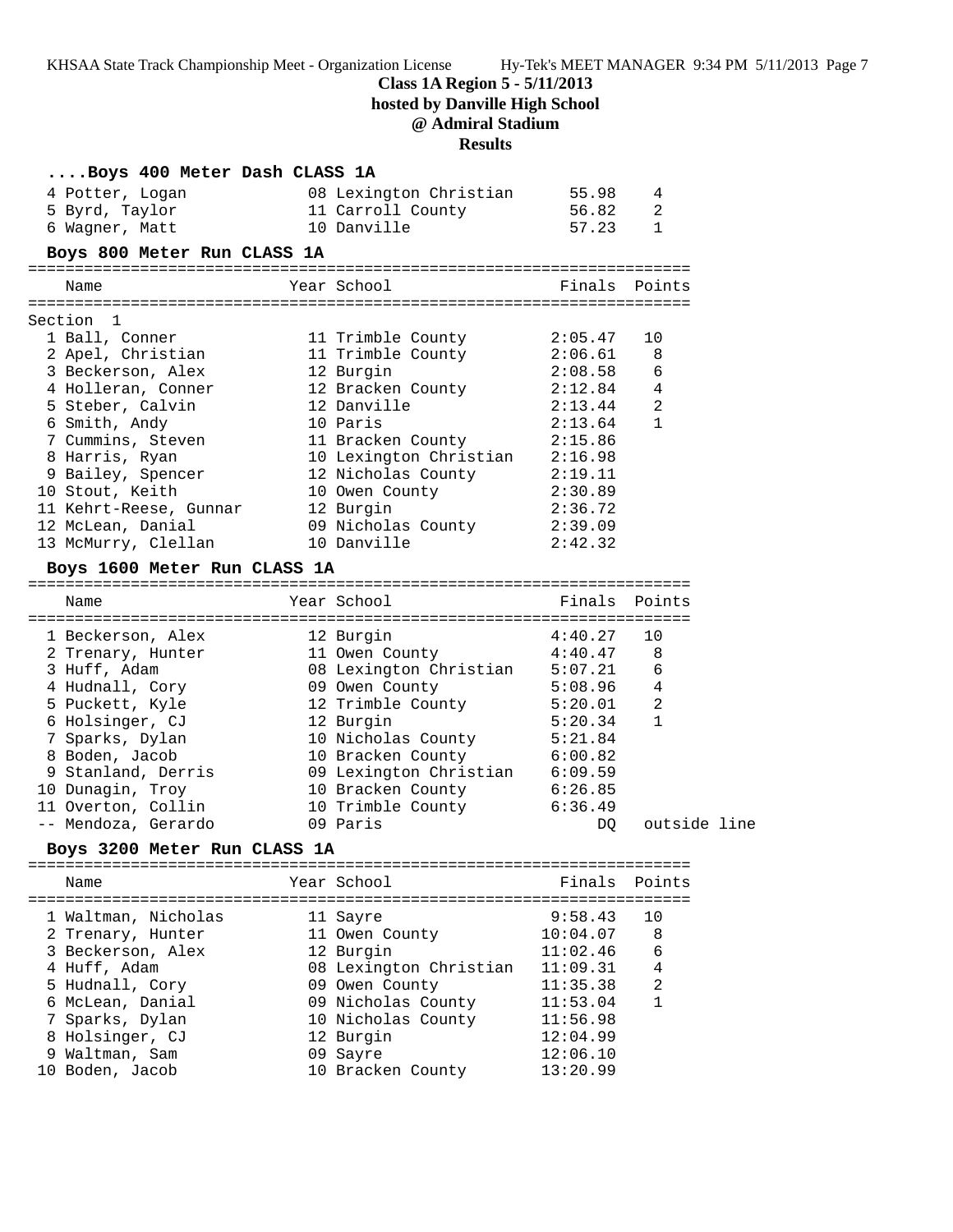**Class 1A Region 5 - 5/11/2013**

**hosted by Danville High School**

# **@ Admiral Stadium**

## **Results**

| Boys 3200 Meter Run CLASS 1A    |                                 |                |                |
|---------------------------------|---------------------------------|----------------|----------------|
| 11 Brittain, Will               | 08 Lexington Christian 14:05.13 |                |                |
| -- Dunagin, Troy                | 10 Bracken County               | DNF            |                |
| Boys 110 Meter Hurdles CLASS 1A |                                 |                |                |
| Name                            | Year School                     | Finals         | Points         |
| 1 Papai, Johnathan              | 09 Trimble County               | 19.80          | 2              |
| 2 Wagoner, J.P.                 | 09 Nicholas County              | 21.01          |                |
| 3 Lowe, Christian               | 12 Trimble County               | 22.96          |                |
| Section <sub>2</sub>            |                                 |                |                |
| 1 Holleran, Logan               | 12 Bracken County               | 16.44          | 10             |
| 2 Howard, Toby                  | 12 Nicholas County              | 17.02          | 8              |
| 3 Yocum, Seth                   | 12 Lexington Christian          | 18.56          | 6              |
| 4 Spiker, Zack                  | 11 Burgin                       | 18.94          | 4              |
| 5 Downey, Cody                  | 12 Owen County                  | 20.18          | $\mathbf{1}$   |
| 6 Warren, Kyron                 | 09 Danville                     | 20.76          |                |
| Boys 300 Meter Hurdles CLASS 1A |                                 |                |                |
| Name                            | Year School                     | Finals         | Points         |
|                                 |                                 |                |                |
| Section 1                       |                                 |                |                |
| 1 Papai, Johnathan              | 09 Trimble County               | 47.91          | 1              |
| 2 Spiker, Zack                  | 11 Burgin                       | 49.11          |                |
| 3 Wagoner, J.P.                 | 09 Nicholas County              | 50.36          |                |
| 4 Warren, Kyron                 | 09 Danville                     | 52.83          |                |
| 5 Lowe, Christian               | 12 Trimble County               | 54.17          |                |
| Section <sub>2</sub>            |                                 |                |                |
| 1 Holleran, Logan               | 12 Bracken County               | 41.42          | 10             |
| 2 Howard, Toby                  | 12 Nicholas County              | 41.80          | 8              |
| 3 Yocum, Seth                   | 12 Lexington Christian          | 44.47          | 6              |
| 4 Powell, Jared                 | 12 Burgin                       | 46.22          | 4              |
| 5 Osborne, Brandon              | 11 Carroll County               | 46.98<br>48.64 | $\mathfrak{D}$ |
| 6 Downey, Cody                  | 12 Owen County                  |                |                |
| Boys 4x100 Meter Relay CLASS 1A |                                 |                |                |
| School                          |                                 | Finals         | Points         |
|                                 |                                 |                |                |
| Section<br>1                    |                                 |                |                |
| 1 Lexington Christian           |                                 | 51.44          | 1              |
| 1) Preston, Andrew 11           | 2) Gillispie, Ethan 07          |                |                |
| 3) Mills, Erick 11              | 4) Potter, Logan 08             |                |                |
| 5) Sturgill, Justin 12          | 6)                              |                |                |
| Section 2                       |                                 |                |                |
| 1 Danville                      |                                 | 46.17          | 10             |
| 1) Johnson, Trenton 10          | 2) Singleton, Josh 10           |                |                |
| 3) Ray, Ace 11                  | 4) Grey, Jawan 11               |                |                |
| 5) Bradshaw, Ray 10             | 6) Delrosario, Damani 10        |                |                |
| 7) Warren, Kyron 09             | 8)                              |                |                |
| 2 Owen County                   |                                 | 46.39          | 8              |
| 1) Banks, Paul 12               | 2) Oaks, Ian 12                 |                |                |
| 3) Smith, Chris 12              | 4) Trammel, Collin 12           |                |                |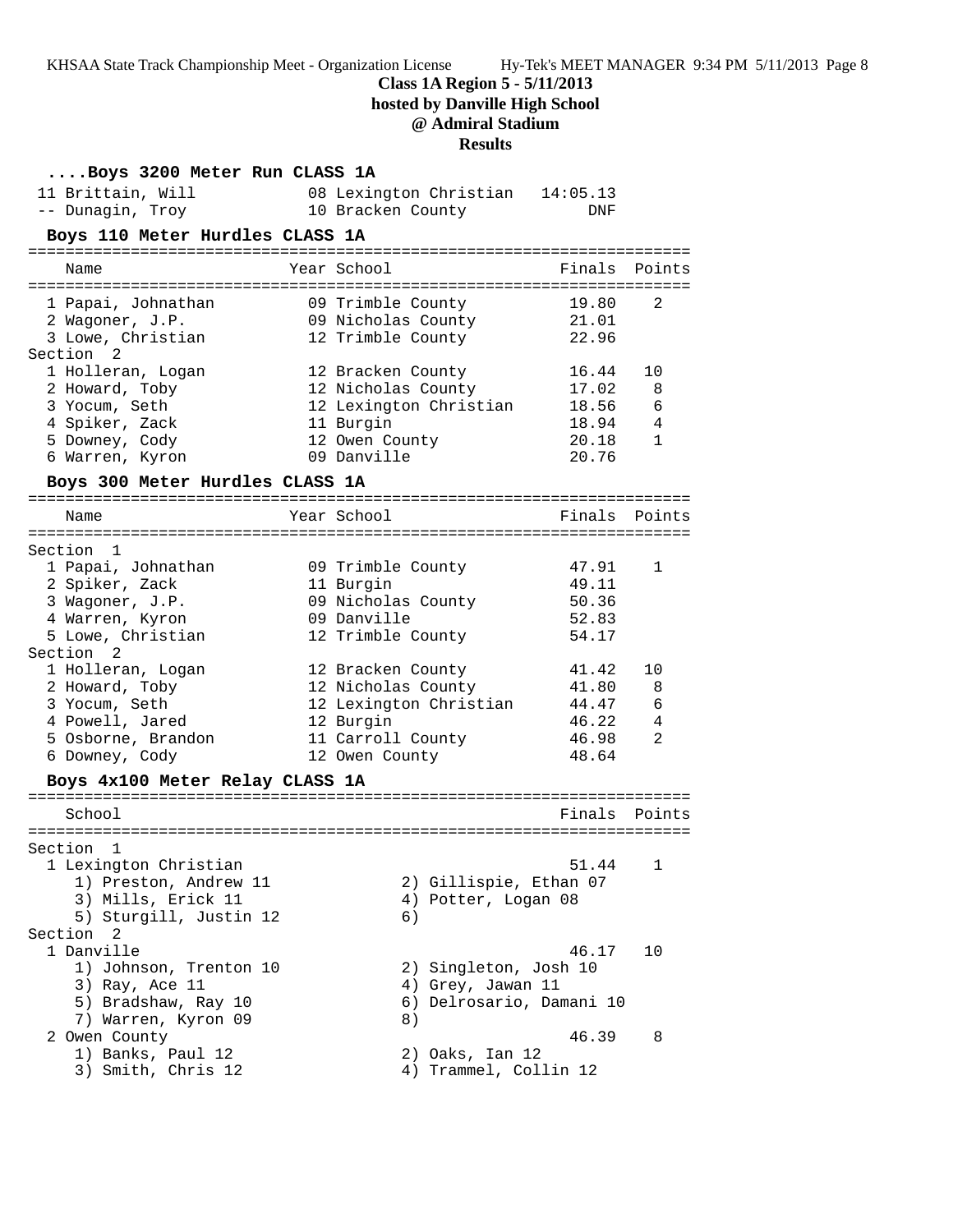### **Class 1A Region 5 - 5/11/2013**

**hosted by Danville High School**

### **@ Admiral Stadium**

#### **Results**

#### **....Boys 4x100 Meter Relay CLASS 1A**

 $5)$  Rivera, Nathan 12<br>
5) Rivera, Nathan 12<br>
7) Bruener, Jace 10<br>
8) 7) Bruener, Jace 10 (8) 3 Paris 47.37 6 1) Champs, Marcus 12 2) Wells, Jekobi 08 3) Clark, James 09 (4) Stevens, Nate 12 5) Cunningham, Doryae 10 6) Washington, Malik 11 7) Williams, Aaron 10  $\qquad \qquad$  8) Nobles, Shalah 09 4 Trimble County 49.23 4 1) Williamson, Justin 12 2) Simmons, Evan 09 3) Papai, Johnathan 09  $\hskip1cm 4$ ) Hawkes, Bo 10 5) Brown, Calvin 09 6) Rowlett, Michael 12 7) Lowe, Christian 12 8) Overton, Collin 10 5 Nicholas County 50.20 2 1) Duncan, Johnathon 08 2) Hurd, Carl 11 3) Stafford, Logan 08 (4) Wagoner, J.P. 09 5) Howard, Zach 12 6) Howard, Toby 12 7) Kruger, Chris 12 8) Sparks, Dylan 10 6 Burgin 59.16 1) Stewart, Wesley 08 2) Holsinger, CJ 12 3) Qualls, Wesley 08 4) McKenzie, Michael 08 5) Spiker, Zack 11 (6) Coulter, Dylan 09 7) Kehrt-Reese, Gunnar 12 8) Beckerson, Nick 11 **Boys 4x200 Meter Relay CLASS 1A** ======================================================================= School Finals Points ======================================================================= 1 Owen County 1:35.76 10 1) Banks, Paul 12 2) Oaks, Ian 12 3) Trammel, Collin 12 4) Smith, Chris 12 5) Downey, Cody 12 (6) Bruener, Jace 10 7) Rivera, Nathan 12 (8) 2 Lexington Christian 1:41.58 8 1) Preston, Andrew 11 2) Gillispie, Ethan 07 3) Mills, Erick 11 (4) Potter, Logan 08 5) Sturgill, Justin 12 6) 3 Paris 1:44.66 6 1) Wells, Jekobi 08 2) Cunningham, Doryae 10 3) Stevens, Nate 12 (4) Clark, James 09 5) Nobles, Shalah 09 6) Washington, Malik 11 7) Fryman, Chad 09 8) 4 Nicholas County 1:45.14 4 1) Duncan, Johnathon 08 2) Hurd, Carl 11 3) Wagoner, J.P. 09 4) Stafford, Logan 08 5) Howard, Zach 12 6) Fryman, Logan 11 7) Howard, Toby 12 8) Sparks, Dylan 10 5 Burgin 1:56.66 2 1) Qualls, Wesley 08 2) Spiker, Zack 11 3) McKenzie, Michael 08 4) Stewart, Wesley 08 5) Coulter, Dylan 09 (6) Holsinger, CJ 12 7) Powell, Jared 12 8) Kehrt-Reese, Gunnar 12 -- Danville Danville Danville Danville Danville Danville Danville Danville Danville Danville Danville Danville 1) Johnson, Trenton 10 2) Singleton, Josh 10 3) Bradshaw, Ray 10 4) Warren, Kyron 09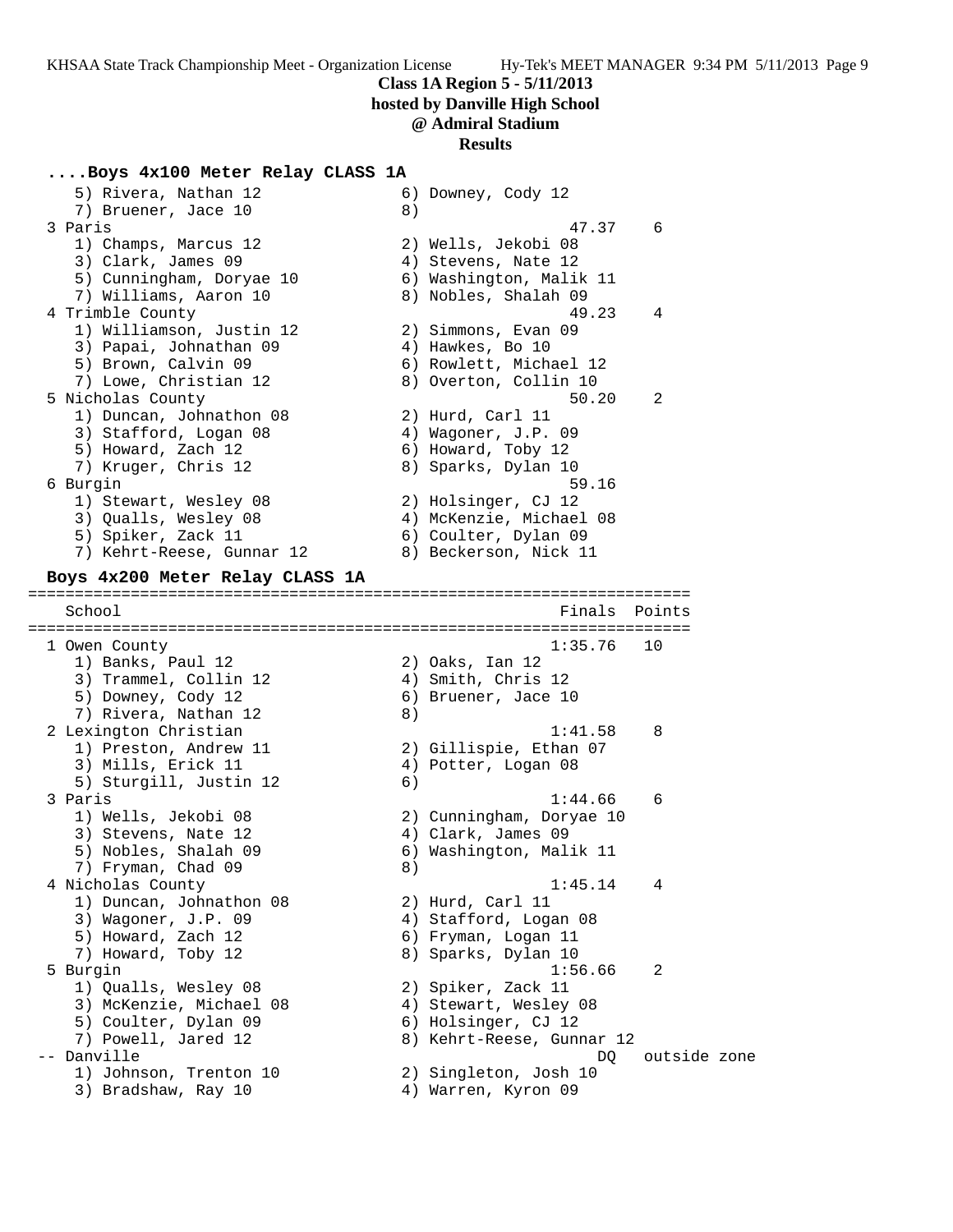**Class 1A Region 5 - 5/11/2013**

**hosted by Danville High School**

**@ Admiral Stadium**

**Results**

**....Boys 4x200 Meter Relay CLASS 1A** 5) Delrosario, Damani 10 (6) Ray, Ace 11 **Boys 4x400 Meter Relay CLASS 1A** ======================================================================= School Finals Points ======================================================================= Section 1 1 Lexington Christian 4:10.17 1) Sturgill, Justin 12 2) Mills, Erick 11 3) Harris, Ryan 10 (4) Potter, Logan 08 5) Yocum, Seth 12 6) 2 Danville 4:18.05 1) Meece, Aaron 09 2) McMurry, Clellan 10 3) Wagner, Matt 10 (4) Steber, Calvin 12 Section 2 1 Bracken County 3:41.29 10 1) Holleran, Conner 12 2) Holleran, Logan 12 3) Wallace, Arthur 10  $\hskip1cm 4$ ) Ware, Nick 11 5) Cummins, Steven 11 (6) Dunagin, Troy 10 7) Boden, Jacob 10 8) Walton, Griffin 09 2 Trimble County 3:43.23 8 1) Apel, Christian 11 2) Ball, Conner 11 3) Williamson, Justin 12 4) Puckett, Kyle 12 5) Lowe, Christian 12 6) Overton, Collin 10 7) Papai, Johnathan 09 8) Rowlett, Michael 12 3 Paris 3:57.34 6 1) Nobles, Shalah 09 2) Washington, Malik 11 3) Smith, Andy 10 4) Champs, Marcus 12 5) Clark, James 09 6) Cunningham, Doryae 10 7) Baker, Cody 11 8) Fryman, Chad 09 4 Burgin 4:01.91 4 1) Kehrt-Reese, Gunnar 12 2) Beckerson, Nick 11 3) Coulter, Dylan 09  $\hskip 1.5cm 4$  ) Qualls, Wesley 08 5) Beckerson, Alex 12 (6) Holsinger, CJ 12 7) Spiker, Zack 11 and 8) Powell, Jared 12 5 Nicholas County 4:02.70 2 1) Bailey, Spencer 12 2) Fryman, Logan 11 3) Stafford, Logan 08 (4) Kruger, Chris 12 5) Wagoner, J.P. 09 6) Hurd, Carl 11 7) Sparks, Dylan 10 8) Duncan, Johnathon 08 6 Owen County 4:05.59 1 1) Banks, Paul 12 2) Trenary, Hunter 11 3) Stout, Keith 10  $\hskip1cm 4)$  Hudnall, Cory 09 5) Rivera, Nathan 12 (6) Bruener, Jace 10 7) Downey, Cody 12 8) Bitler, Logan 10 **Boys 4x800 Meter Relay CLASS 1A** ======================================================================= School **Finals** Points ======================================================================= Section 1 1 Bracken County 8:46.13 10 1) Cummins, Steven 11 2) Holleran, Conner 12 3) Holleran, Logan 12 (4) Ware, Nick 11